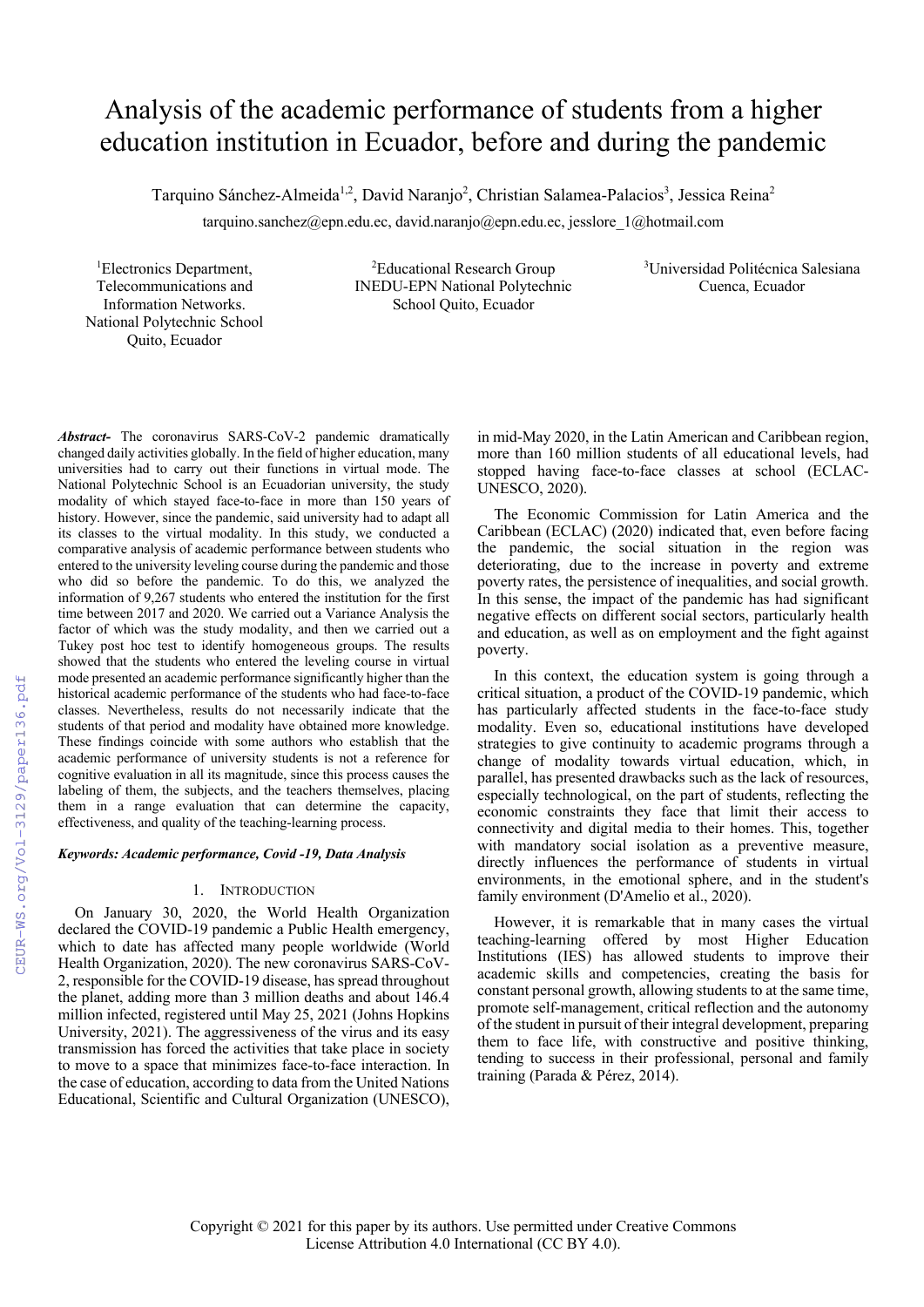A similar investigation in (Benítez & Cabrera, 2021) determined that the averages of the marks obtained from the cohort May 2020 - 2021 with virtual modality due to the pandemic, were better by 52.52% compared to the previous cohort, which was in person. However, the perception of the students showed that the conferences, collaborative works, workshops, laboratories, and clinical cases were better oriented and with greater participation of the students in person, so an advantage is the saving of time when receiving the classes at home and the disadvantage is that there were shortcomings at the practical level as mentioned.

The increase in the use of digital technologies was fundamental in virtual education, which was intervened by strategies based on systems programmed to face complex realities such as academic evaluations, but which should be strengthened especially those that correspond to the institutional technological environment, with accessibility. And use of the Internet by students (Paredes Chacín et al., 2020).

Thus, the work carried out by IES is part of one of the six guiding principles to face the crisis of COVID-19 in higher education, as indicated by UNESCO and the International Institute of Higher Education in Latin America and the Caribbean (IESALC), which refers to the fact that "the resumption of face-to-face activities in IES should be seen as an opportunity to rethink and, as far as possible, redesign the teaching and learning processes, taking advantage of the lessons that the intensive use of technology may have meant, paying special attention to equity and inclusion "(Ordorika Imanol, 2020).

Although universities and students are clear about the importance of virtual training, the facilities and flexibility that this modality allows, we must be aware that not all fields and careers can transfer all their subjects to the virtual world. These careers that present disadvantages with the virtual are mainly technical, scientific, or health careers, in which practical learning is the pillar of teaching and the key to being able to exercise them. Perhaps, in the first two years of these careers, it is possible to work virtually, since in technical careers specialization practices are minimal. It is possible that the student can have online material to know how to carry out different procedures, but in the end, it takes practice to learn how to do it and perfect it. It is also true that there are still some details to be clarified in virtual training, especially about the student's experience and the interaction with other participants, at this time it is difficult to transfer the practical learning experience to virtual classrooms (Universia.net, 2020). In this context, in the case of the National Polytechnic School (EPN), in Quito-Ecuador, the study modality has always been face-toface, until the moment when the pandemic began, where drastically the semester of the first period of 2020 was developed virtually. The EPN offers degrees in physical and mathematical sciences, economics, technical and technological engineering, the virtual transformation of which had not been fully implemented. To access the mentioned careers, new students must pass the regular leveling course developed by the Basic Formation Department of the same university. The EPN leveling course includes in its academic program the subjects: Mathematics, Geometry, Physics, Chemistry, Language and Communication, which must be fully approved by students, to be promoted to the first level of the career they have selected for their professional training, as established in the Regulations of the Academic Regime (CES., 2019). The virtual modality represented a risk, but at the same time a challenge, for the authorities, teachers, and students of the institution, since there was no previous, adequate, and timely intervention for the virtual learning environments, having to adapt, suddenly and strategic, content and activities that can fit into virtual classrooms, providing the virtual spaces necessary for interaction between teachers and students.

## 2. CONTEXT

The information analysis is carried out on a total of 9,267 who entered the EPN leveling course, between 2017 and 2020. During each school year, the institution opens two quarters called A and B, with the 2020-A quarter being the first that was fully developed online, due to the health emergency caused by COVID-19. Table 1 shows the distribution of study participants.

The method used was an exploratory and descriptive analysis of the data obtained before the pandemic (2017-A to 2019-B), to which the ANOVA analysis of variance was performed and then the Tukey post hoc test to identify homogeneous groups and compare them with the academic performance of students enrolled by subject in the academic period 2020-A in virtual mode. In which, the Tukey test provides a global significance level of α when the sample sizes are equal and of α at most, when they are not equal.

**Table 1:** Distribution of the study participants.

| Period     | Modality     | Number of |
|------------|--------------|-----------|
|            |              | students  |
| $2017-A$   | Face-to-face | 1505      |
| $2017 - B$ | Face-to-face | 1373      |
| 2018-A     | Face-to-face | 1344      |
| 2018-B     | Face-to-face | 1413      |
| 2019-A     | Face-to-face | 1237      |
| 2019-B     | Face-to-face | 1071      |
| 2020-A     | Virtual      | 1324      |
|            | Total        | 9267      |

## *A. Measurements*

The final score of 40 points was determined, obtained by the students in each of the leveling subjects - Mathematics, Geometry, Physics, Chemistry and Language and Communication - in each of the academic semesters; The grade reflects the results of the students' work during the semester, through the delivery of assignments and assignments, as well as the completion of tests and exams.

Likewise, the students who passed the leveling course were identified based on their final grade of 40 points, in accordance with the provisions of the EPN Academic Regime Regulations and will include the number of necessary subsections in each section.

#### *B. Procedure*

The information used in this study was obtained from the databases of the Directorate of Information Management and Processes of the EPN. The data of all the students considered in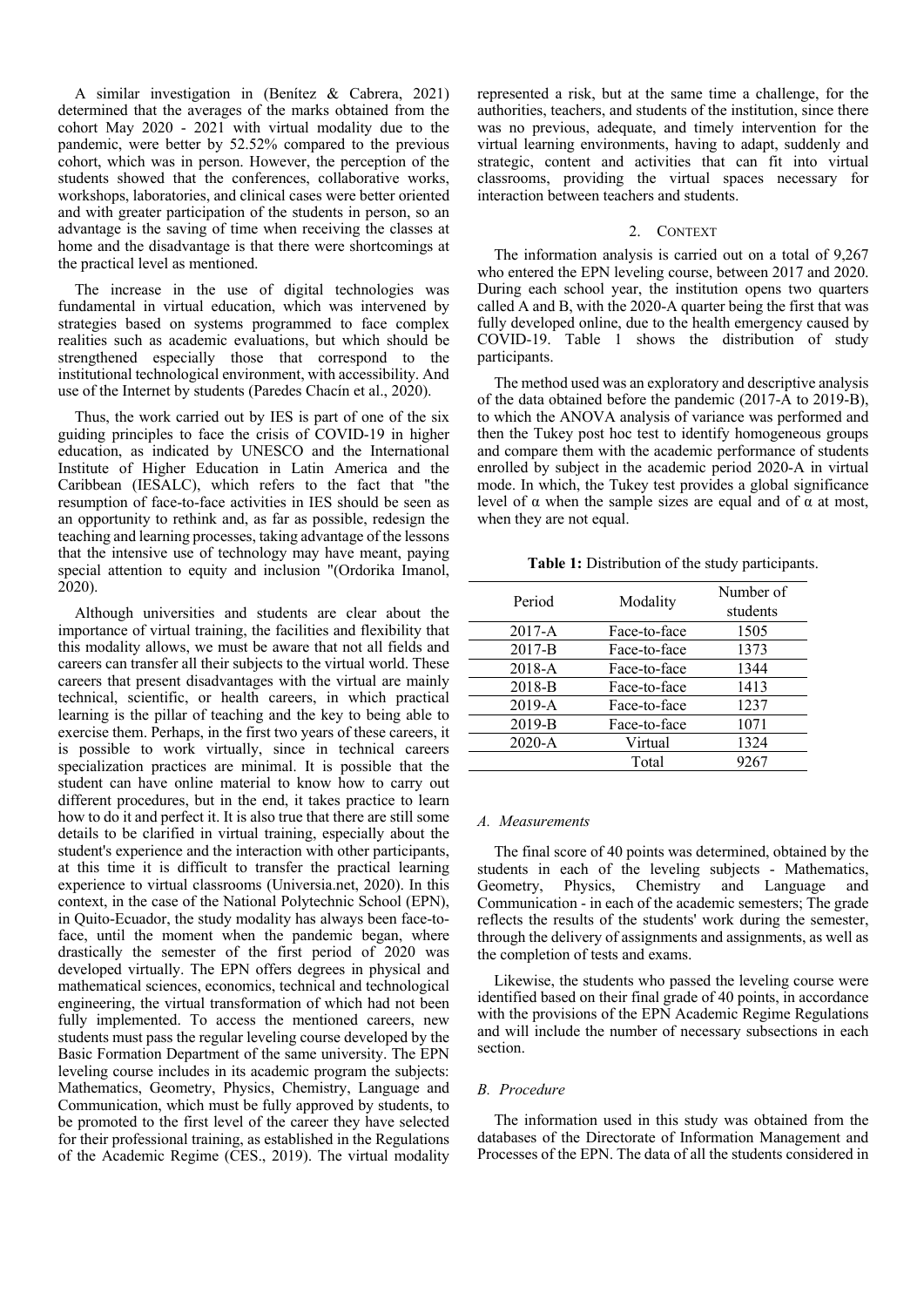the research was managed based on institutional confidentiality agreements, which contemplate the processing of information for purely investigative purposes. In this study, only aggregated and anonymous information is presented.

## 3. DESCRIPTION

A descriptive analysis of the percentage of approval of the leveling course was carried out, depending on the face-to-face and virtual modality, as well as an independence test between the period of admission to the leveling course and approval. In addition, an analysis of the variance of a factor of the final grade was carried out, of each one of the subjects of the leveling course, between each academic semester. Finally, a post hoc Tukey test was performed to identify homogeneous groups. All analyzes were performed with a significance level of 5% and were performed in SPSS V22.

## 4. RESULTS

Figure 1 shows the percentage of students who passed and failed the remedial course, according to the type of study. It is appreciated that the percentage of approval in the virtual modality is practically double that in the face-to-face modality.



**Figure 1.** Percentage of approval and failure of the leveling course, according to the type of study.

On the other hand, Figure 2. Shows the results of the independence test carried out between the period of admission to the leveling course and approval. At a significance level of 5%, approval is not independent of the starting period of the leveling course, and it is observed that the highest historical approval percentage, corresponding to 25.2%, occurred in the 2020-A semester, which was carried out in virtual mode due to the health emergency caused by COVID-19.



**Figure 2.** Pass and fail percentages in the leveling course.

Figure 3 shows the graph of means of the final grades in the subjects of the leveling subject, for each academic period.



**Figure 3**. Graph of means of the marks of the subjects of the leveling subject, in each academic period.

It is observed that in the period 2020-A the highest value of the mean was obtained for each of the subjects.

These findings are compared with the information presented in Table 2, where it is shown that, indeed, there are significant differences between the performance of the students in each of the academic periods.

**Table 2.** Results of the ANOVA of a factor of the final grade of each one of the subjects of the leveling course

|             |                | F       | <b>Next</b> |
|-------------|----------------|---------|-------------|
|             | Between groups | 87.935  | .000        |
| Mathematics | Inside the     |         |             |
|             | groups         |         |             |
|             | Total          |         |             |
|             | Between groups | 100.843 | .000        |
|             | Inside the     |         |             |
| Geometry    | groups         |         |             |
|             | Total          |         |             |
| Physics     | Between groups | 196.320 | .000        |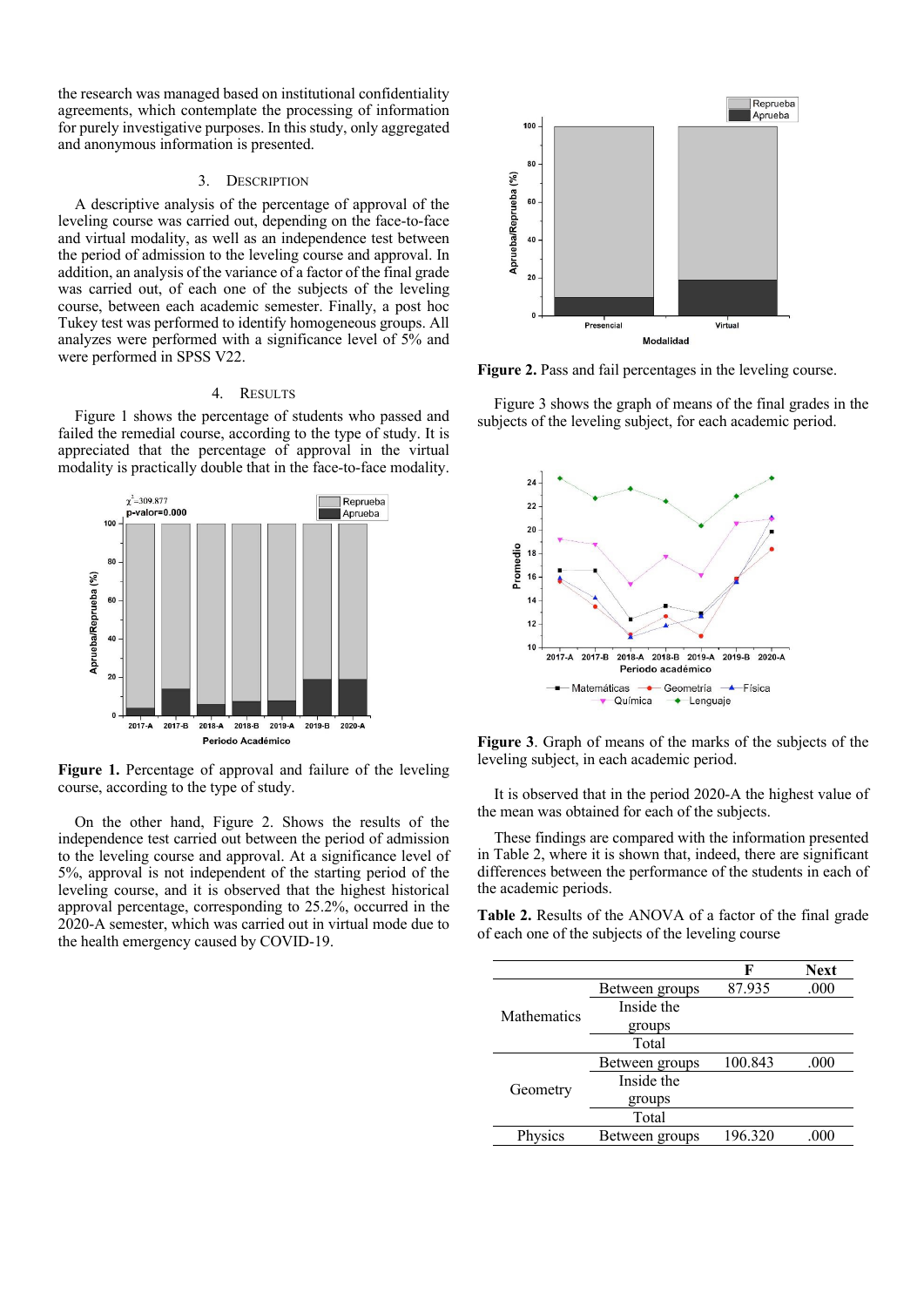|           | Inside the     |        |      |
|-----------|----------------|--------|------|
|           | groups         |        |      |
|           | Total          |        |      |
|           | Between groups | 47.970 | .000 |
| Chemistry | Inside the     |        |      |
|           | groups         |        |      |
|           | Total          |        |      |
|           | Between groups | 22.395 | .000 |
| Language  | Inside the     |        |      |
|           | groups         |        |      |
|           | Total          |        |      |

To determine between which academic periods there were significant differences in final grades, a Tukey test was performed, the results of which are presented in tables 3 to 7.

**Table 3.** Results of Tukey's test of the final grade in Mathematics.

| <b>Start of</b>        |      |         | Subset for alpha $= 0.05$ |         |
|------------------------|------|---------|---------------------------|---------|
| the<br><b>Semester</b> | N    |         | 2                         | 3       |
| $2018 - A$             | 1343 | 12.4208 |                           |         |
| $2019 - A$             | 1237 | 12.9224 |                           |         |
| 2018-B                 | 1411 | 13.5714 |                           |         |
| 2019-B                 | 1071 |         | 15.8381                   |         |
| 2017-B                 | 1369 |         | 16.5733                   |         |
| $2017 - A$             | 1341 |         | 16.5955                   |         |
| $2020 - A$             | 1324 |         |                           | 19.8835 |
| <b>Next</b>            |      | 0.063   | 0.489                     | 1.000   |

**Table 4.** Results of the Tukey test of the final grade in Geometry

| <b>Start of</b>                                                  |               |        | Subset for alpha $= 0.05$ |                             |        |
|------------------------------------------------------------------|---------------|--------|---------------------------|-----------------------------|--------|
| the<br>Semeste<br>r                                              | N             | 1      | 2                         | 3                           | 4      |
| $2019 - A$                                                       | 123           | 11.001 |                           |                             |        |
|                                                                  | 7             |        |                           |                             |        |
| $2018 - A$                                                       | 134           | 12.130 |                           |                             |        |
|                                                                  | 3             | 8      |                           |                             |        |
| 2018-B                                                           | 141           |        | 12.677                    |                             |        |
|                                                                  | 3             |        |                           |                             |        |
| $2017-B$                                                         | 137           |        | 13.499                    |                             |        |
|                                                                  | 3             |        | 4                         |                             |        |
| $2017 - A$                                                       | 141           |        |                           | 15.648                      |        |
|                                                                  | $\mathcal{L}$ |        |                           | $\mathcal{D}_{\mathcal{A}}$ |        |
| 2019-B                                                           | 107           |        |                           | 15.848                      |        |
|                                                                  |               |        |                           | 6                           |        |
| 2020-A                                                           | 132           |        |                           |                             | 18.379 |
|                                                                  | 4             |        |                           |                             | 0      |
| Next                                                             |               | 1.000  | .327                      | 0.999                       | 1.000  |
| Table 5. Results of the Tukey test of the final grade in Physics |               |        |                           |                             |        |

| <b>Start of</b>            |     |        | Subset for alpha $= 0.05$ |  |
|----------------------------|-----|--------|---------------------------|--|
| the<br><b>Semeste</b><br>r | N   |        |                           |  |
| $2018 - A$                 | 134 | 10.892 |                           |  |
|                            |     |        |                           |  |

| 2018-B     | 141 | 11.860 | 11.860 |        |        |        |
|------------|-----|--------|--------|--------|--------|--------|
|            | 3   |        |        |        |        |        |
| $2019 - A$ | 123 |        | 12.645 |        |        |        |
|            |     |        | 3      |        |        |        |
| 2017-B     | 137 |        |        | 14.220 |        |        |
|            | 3   |        |        |        |        |        |
| $2019-B$   | 107 |        |        |        | 15.568 |        |
|            |     |        |        |        | h      |        |
| 2017-A     | 143 |        |        |        | 15.899 |        |
|            | 6   |        |        |        | 3      |        |
| $2020 - A$ | 132 |        |        |        |        | 21.052 |
|            | 4   |        |        |        |        |        |
| Next       |     | .078   | .264   | 1.0000 | .964   | 1.000  |
|            |     |        |        |        |        |        |

**Table 6.** Results of the Tukey test of the final grade in Chemistry

| <b>Start of</b>     |     |        | Subset for alpha $= 0.05$ |        |        |
|---------------------|-----|--------|---------------------------|--------|--------|
| the<br>Semeste<br>r | N   | 1      | $\mathbf{2}$              | 3      | 4      |
| 2018-A              | 134 | 15.424 |                           |        |        |
|                     | 4   | 3      |                           |        |        |
| 2019-A              | 123 | 16.196 |                           |        |        |
|                     | 7   | 8      |                           |        |        |
| $2018-B$            | 141 |        | 17.774                    |        |        |
|                     | 3   |        | 8                         |        |        |
| $2017-B$            | 137 |        | 18.802                    | 18.802 |        |
|                     | 3   |        | 4                         | 4      |        |
| $2017 - A$          | 119 |        |                           | 19.227 |        |
|                     | 3   |        |                           | 6      |        |
| $2019-B$            | 107 |        |                           |        | 20.592 |
|                     |     |        |                           |        | 9      |
| $2020 - A$          | 132 |        |                           |        | 20.961 |
|                     | 3   |        |                           |        | 0      |
| Next                |     | .542   | .196                      | .955   | .978   |

**Table 7.** Results of Tukey's test of the final grade in Language

| <b>Start of</b>        |      | Subset for alpha $= 0.05$ |         |         |  |  |
|------------------------|------|---------------------------|---------|---------|--|--|
| the<br><b>Semester</b> | N    |                           | 2       | 3       |  |  |
| $2019 - A$             | 1237 | 20.3832                   |         |         |  |  |
| 2018-B                 | 1381 |                           | 22.4627 |         |  |  |
| $2017 - B$             | 1371 |                           | 22.7225 |         |  |  |
| 2019-B                 | 1071 |                           | 22.8960 |         |  |  |
| $2018 - A$             | 1343 |                           | 23.5252 | 23.5252 |  |  |
| $2017-A$               | 960  |                           |         | 24.4170 |  |  |
| $2020 - A$             | 1321 |                           |         | 24.4344 |  |  |
| Next                   |      | 1.000                     | .134    | .295    |  |  |

# 5. CONCLUSIONS

Among the measures adopted by universities, worldwide, it is observed that many have adopted mechanisms to promote virtual education, as is the case of the Pedagogical and Technological University of Colombia (UPTC), which promoted academic connectivity from the homes of students. The students, allowing the communication to interact more easily and thus improving the assimilation of the knowledge imparted by the teachers, who used tools according to the need. Therefore, this institution considers that social confinement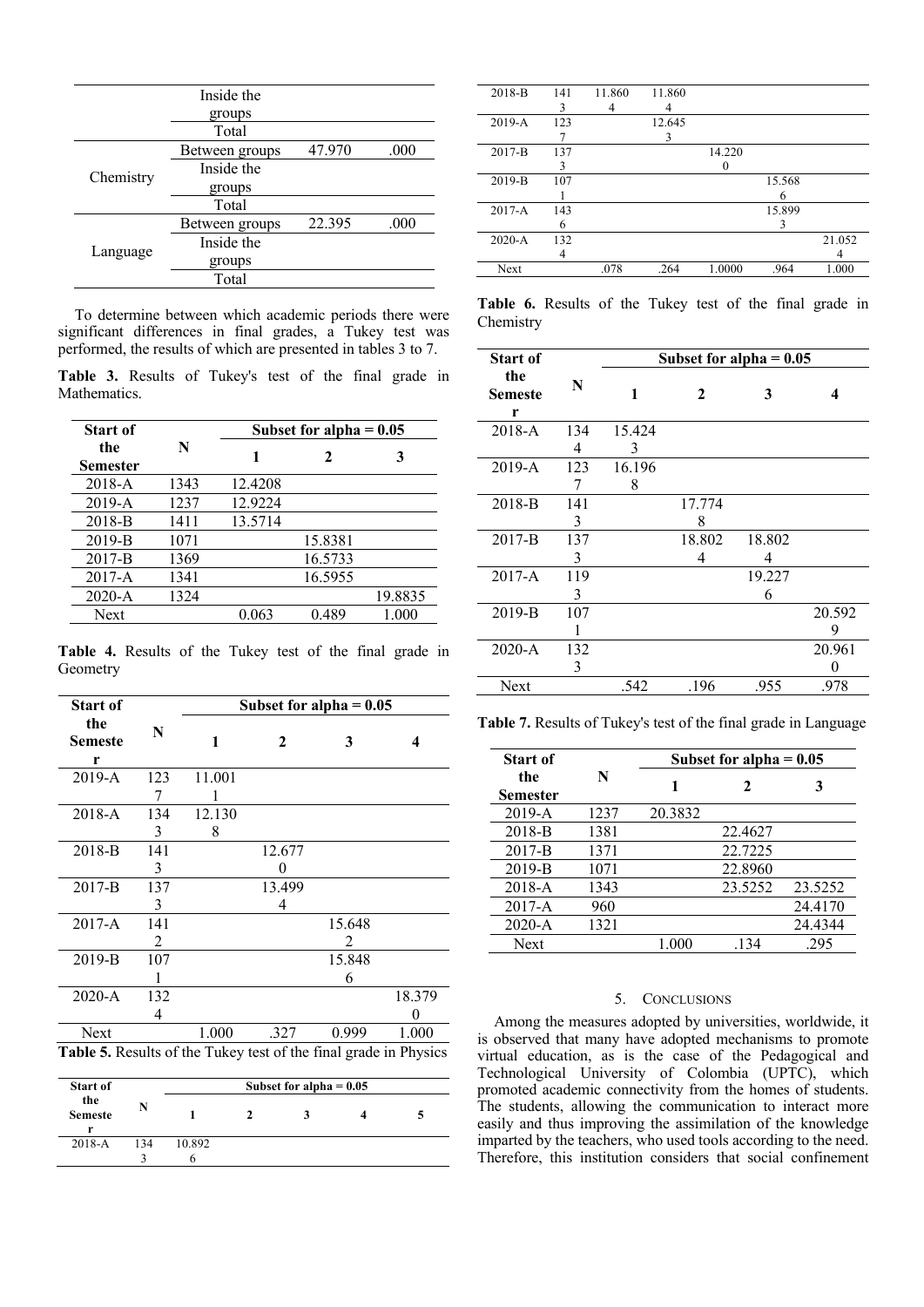meant a change in the students' lifestyle, which should be studied to determine the influence that isolation had on their academic performance and their family environment (Valdivieso et al., 2020).

Regarding the results of the first case with undergraduate students, 50% of the competencies have been enhanced in the face-to-face and virtual modalities. In the second case with undergraduate students, the learning activities developed virtually received a good weighting, after incorporating good learning practices in the writing of these activities. The results of the two cases confirm the hypothesis that virtual education is a means to improve both skills and learning in university students (Durán, 2015).

Another study shows results of the effectiveness of virtual teaching delivered in the three modalities: online, offline and in the medium (distance, face-to-face, and blended), where students had a similar performance, which means that learning can have the same success in any of the three modalities, provided that the techniques and methodologies used by teachers are of quality, added to a process of adequate and timely academic accompaniment (Yen et al., 2018).

Likewise, other research shows that a sequential, wellstructured, and organized teaching methodology, in addition to the appropriate technology for the development of virtual classrooms, gives rise to the construction of knowledge with new content during workspaces. To achieve this, technological tools were used that encouraged the active participation of students, with a broader thought that allowed them to solve problems originating within their virtual classes. In fact, it is shown that the academic performance had high achievements and this is attributed to the interaction carried out in the virtual spaces that the students were able to experience, where they also had the opportunity to develop interpretive skills of texts and contents, of each of the subjects, which implies the continuity of autonomous and collaborative methods in the new teaching-learning model, using the precise technological tools for the correct functioning of the system during the time of transition in health that the world is going through (Durso et al., 2020).

According to the results of the research, regarding the homogeneity of the grades obtained in the subject of Language and communication, in the students of the leveling courses in the period 2017-2020; Due to the nature of the subject, it belongs to the social sciences and therefore does not correspond to the exact sciences group, which allows students to have more response options to an assessment, expressing more fluently the concepts related to the subject, to develop logical thinking and skills that contribute to the strengthening of memory, verbal expression, attitudes and behavior.

This is based on some data that shows that students achieve important competencies within the learning process since it allows the development of both cognitive and linguistic skills, which are expressed within a space of consensus to achieve the objectivity of science, being able to interpret and argue the contents and texts with greater freedom, through oral and written language. Likewise, from the logical theory of research, the products of the human mind are influenced by language, since the human being can reach high levels of understanding for subjective and objective knowledge, which means that to keep knowledge alive, the use of language in its two forms is important (Martínes et al., 2013).

Although the results of the academic performance for the period 2020-A, of the virtual education, show higher grades compared to the previous periods where the education was faceto-face, this does not necessarily indicate that the students of that period and modality have obtained more knowledge. Some authors agree that the academic performance of university students is not a reference for cognitive evaluation in all its magnitude, since this process causes the labeling of them, the subjects, and the teachers themselves, placing them in an evaluation range that can determine the capacity, effectiveness, and quality of the teaching-learning process. However, criteria of difficulty of the subjects can also be presented, observing in the opposite case that a student with a low performance fails and a subject with a low average may be more important in the study plan. For this reason, they mention that the rating is an evaluation mechanism that requires verification of the personal capacities of the students and that in reality, a value does not express their cognitive level, since the application of a traditional evaluation system contrasts with the true capacity of students (Rojas Betancur & González, 2009).

### **REFERENCES**

- Benítes, S., & Cabrera, L. (2021). Impacto de la pandemia covid-19 en el rendimiento estudiantil a través del teleaprendizaje en estudiantes de la carrera de enfermería. [Universidad de Guayaquil]. http://repositorio.ug.edu.ec/bitstream/redug/53805/1/168 2-TESIS-BENÍTEZ-CABRERA- LIC. YOUDESLEY AVILA.pdf
- CEPAL-UNESCO. (2020). La educación en tiempos de la pandemia de COVID-19. https://www.siteal.iiep.unesco.org/respuestas\_educativas \_covid\_19.
- CES., C. de E. S. (2019). Reglamento de Régimen académico. (Issue 111).
- D'Amelio, A., Nardechia, L., & Gisel Tari, J. (2020). Burnout y coronavirus: los efectos de la pandemia en estudiantes universitarios. Universidad Nacional de Córdova, Argentina. https://rdu.unc.edu.ar/handle/11086/16946
- Durán, R. A. (2015). La Educación Virtual Universitaria como medio para mejorar las competencias genéricas y los aprendizajes a través de buenas prácticas.
- Durso, G.:, Tomaghelli, E.;, Varela, J., Bustichi, G. ;, & Pollicina, L. ; (2020). APRENDER CON TECNOLOGÍA<br>EN ÉPOCA DE PANDEMIA. DE PANDEMIA. http://sedici.unlp.edu.ar/handle/10915/107875
- Martínes, A., Quintero, G., & Ruiz, Y. (2013). La importancia del lenguaje en los procesos de aprendizaje. 57(1), 17–30.
- Ordorika Imanol. (2020). Pandemia y educación superior. RESU, Revista de La Educación Superior, 1–8. https://doi.org/10.36857/resu.2020.194.1120
- Organización Mundial de la Salud. (2020, March 11). La OMS caracteriza a COVID-19 como una pandemia - OPS/OMS| Organización Panamericana de la Salud. Organización Mundial de La Salud. https://www.paho.org/es/noticias/11-3-2020 omscaracteriza-covid-19-como-pandemia